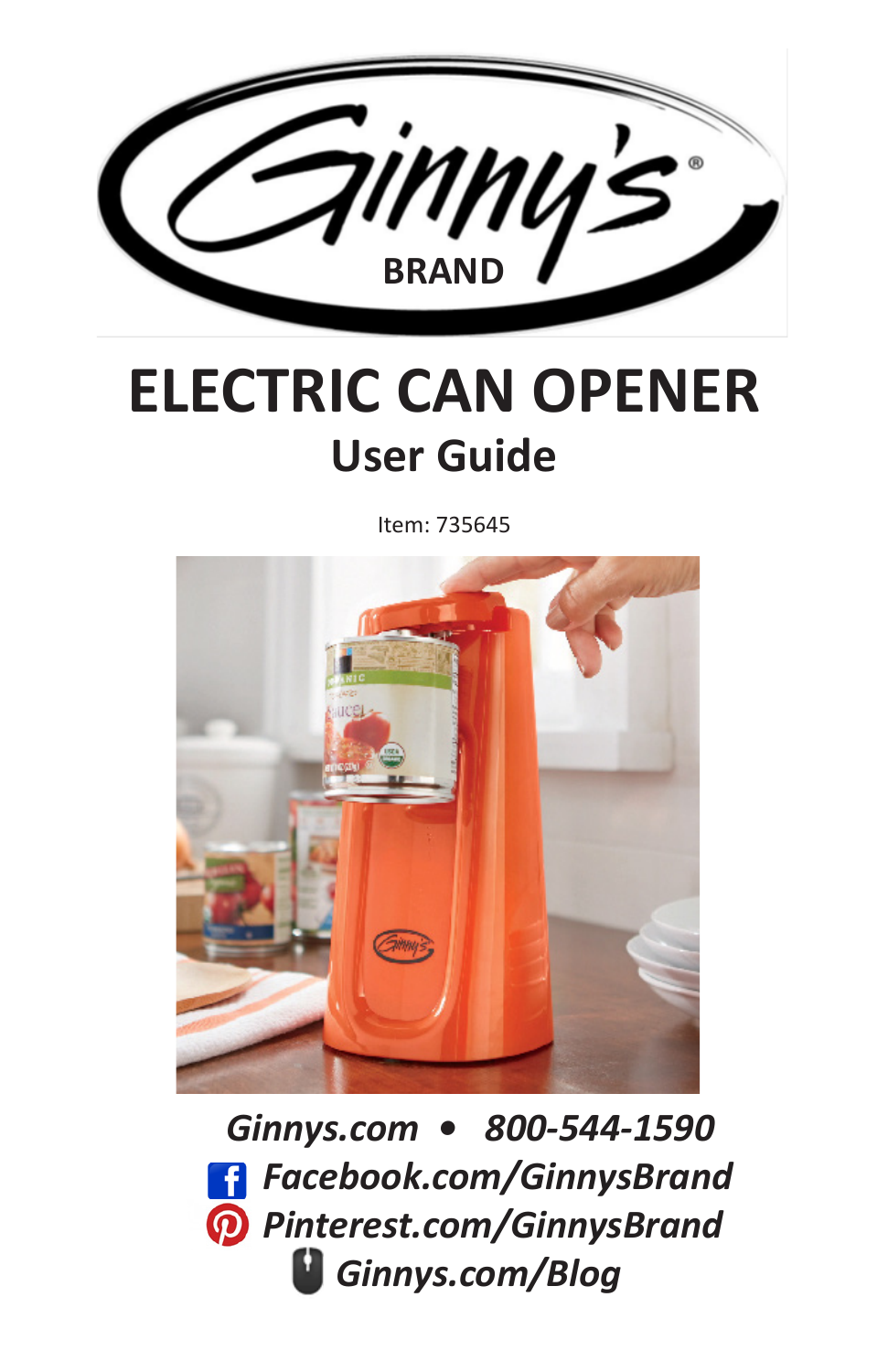Thank you for purchasing the Ginny's Brand Electric Can Opener. It quickly and easily opens cans of many different sizes — everything from short, wide cans (like tuna) to standard cans (like soup). Its strong stainless steel blade effortlessly pierces lids and slices them off cleanly. No more messing with cranky old can openers, and the bright color is going to look great on your counter! Enjoy!

**\_\_\_\_\_\_\_\_\_\_\_\_\_\_\_\_\_\_\_\_\_\_\_\_\_\_\_\_\_\_\_\_\_\_\_\_\_\_\_\_\_\_\_\_\_\_\_\_\_\_\_\_\_\_\_\_\_\_\_\_**

**\_\_\_\_\_\_\_\_\_\_\_\_\_\_\_\_\_\_\_\_\_\_\_\_\_\_\_\_\_\_\_\_\_\_\_\_\_\_\_\_\_\_\_\_\_\_\_\_\_\_\_\_\_\_\_\_\_\_\_\_**

### **TABLE OF CONTENTS**

**\_\_\_\_\_\_\_\_\_\_\_\_\_\_\_\_\_\_\_\_\_\_\_\_\_\_\_\_\_\_\_\_\_\_\_\_\_\_\_\_\_\_\_\_\_\_\_\_\_\_\_\_\_\_\_\_\_\_\_\_**

**\_\_\_\_\_\_\_\_\_\_\_\_\_\_\_\_\_\_\_\_\_\_\_\_\_\_\_\_\_\_\_\_\_\_\_\_\_\_\_\_\_\_\_\_\_\_\_\_\_\_\_\_\_\_\_\_\_\_\_\_**

| <b>Important Safeguards</b>                 |         |
|---------------------------------------------|---------|
| <b>Electrical Safety and Specifications</b> |         |
| Get to Know Your Can Opener                 | 5       |
| How to Operate                              | $6 - 7$ |
| <b>Cleaning &amp; Care</b>                  |         |
| Warranty                                    |         |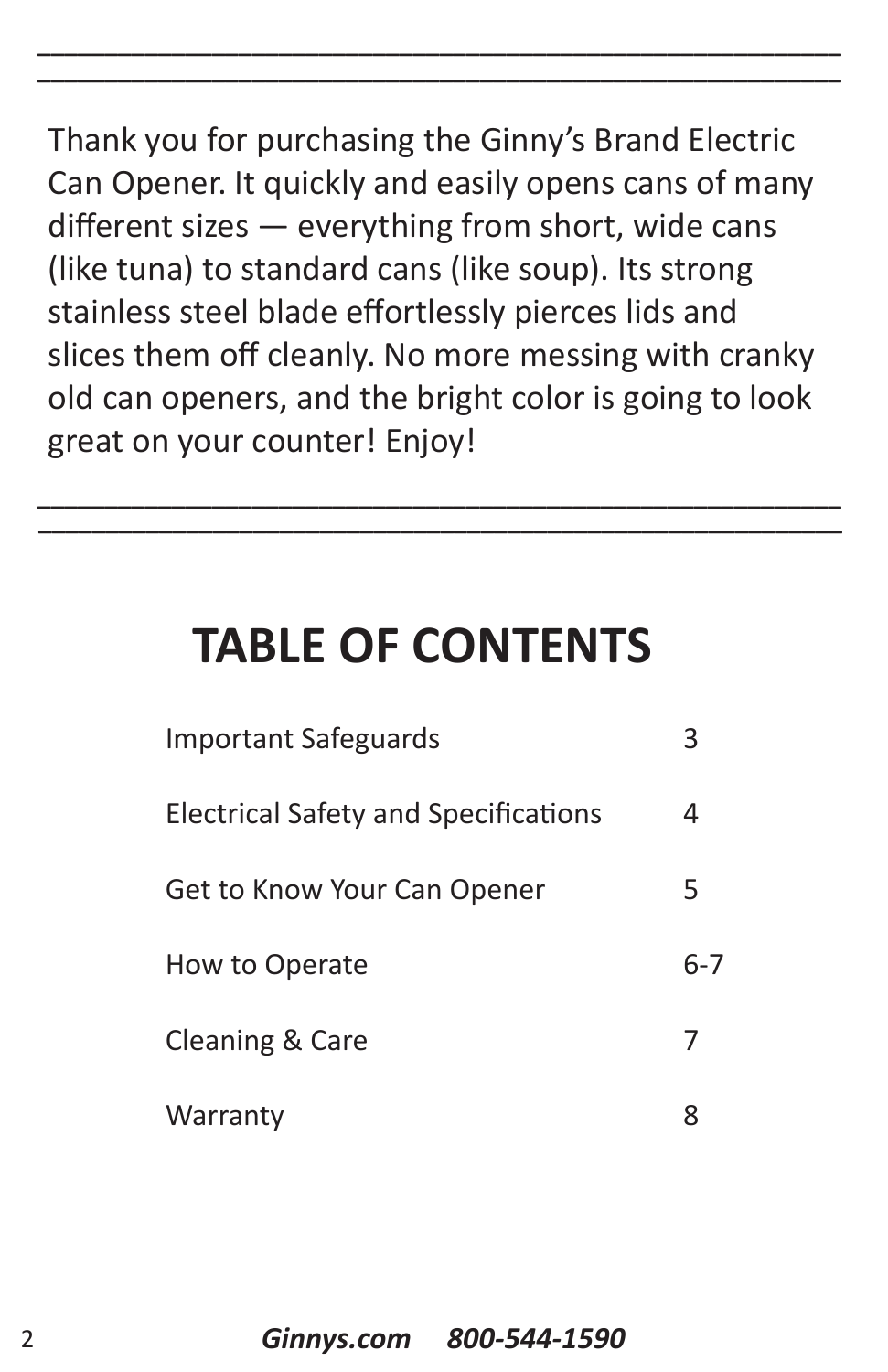### **IMPORTANT SAFEGUARDS**

#### *READ CAREFULLY BEFORE USING AND SAVE THESE INSTRUCTIONS!*

- FOR HOUSEHOLD USE ONLY. Do not use this appliance for other than its intended use.
- REMOVE all packaging materials and labels before first use.
- A SHORT CORD is provided to reduce the hazards resulting from entanglement or tripping. Do not drape the cord over the counter or tabletop, where it can be pulled on or tripped over. Never wrap the cord tightly around the appliance, as this could cause the cord to fray or break.
- We do not recommend using an extension cord with this appliance. However, IF AN EXTENSION CORD IS USED, the marked electrical rating should be at least as great as the electrical rating of this appliance.
- CLOSE SUPERVISION is necessary when using this appliance near CHILDREN.
- Do not place the appliance or its cord on or near a heated surface, or in a heated oven.
- This appliance should always be used on a STABLE, DRY SURFACE. Do not use near water.
- Do not use an accessory or attachment not recommended by Ginny's, as this may cause injury, or damage the appliance.
- Keep hands, hair and clothing away from all MOVING PARTS.
- Do not use outdoors.
- UNPLUG this appliance when not in use.
- NO SERVICEABLE PARTS INSIDE THIS APPLIANCE.
- DO NOT USE AN APPLIANCE WITH A DAMAGED CORD OR PLUG, OR AFTER THE APPLIANCE MALFUNCTIONS, OR HAS BEEN DAMAGED IN ANY MANNER.
- DO NOT OPEN PRESSURIZED (AEROSOL- TYPE) CANS.
- DO NOT OPEN CANS OF FLAMMABLE LIQUIDS, SUCH AS LIGHTER FLUIDS.
- DO NOT USE ON CANS DESIGNED TO BE OPENED BY ANOTHER METHOD, SUCH AS PULL TAB, PEEL-OFF, FOIL SEAL, OR ROLLING KEY.
- The cutting blade is made of hardened steel and will last for years under normal use. Do not attempt to sharpen.

### *Facebook.com/GinnysBrand* 3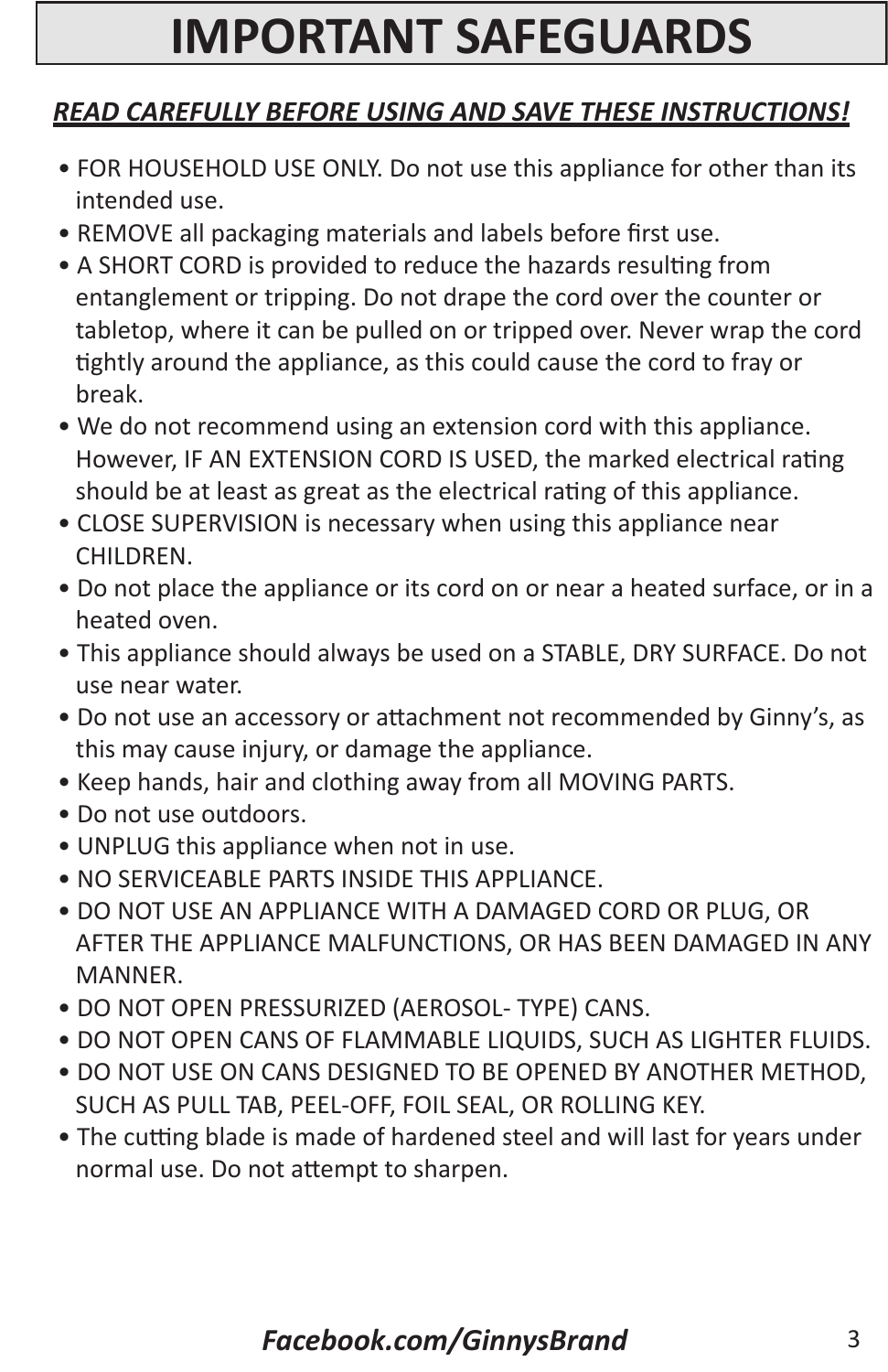## **ELECTRICAL SAFETY**

This appliance is equipped with a polarized plug in which one prong is wider than the other. This is a safety feature to reduce the risk of electrical shock. The plug will fit into a polarized outlet only one way. If you are unable to insert the plug into the outlet, try reversing the plug. If it still does not fit, contact a qualified electrician. Do not attempt to modify the plug in any way. Ginny's cannot accept any liability for damage or injury resulting from failure to observe these safety procedures.

## **SPECIFICATIONS**

| l POWER RATING | 120 V, 60 Hz, 65 W, 1.4 A |
|----------------|---------------------------|
| l CORD LENGTH  | 26''                      |
| I DIMENSIONS   | 4.75" x 4.75" x 9.25"     |
| MODEL          | HMCO-1                    |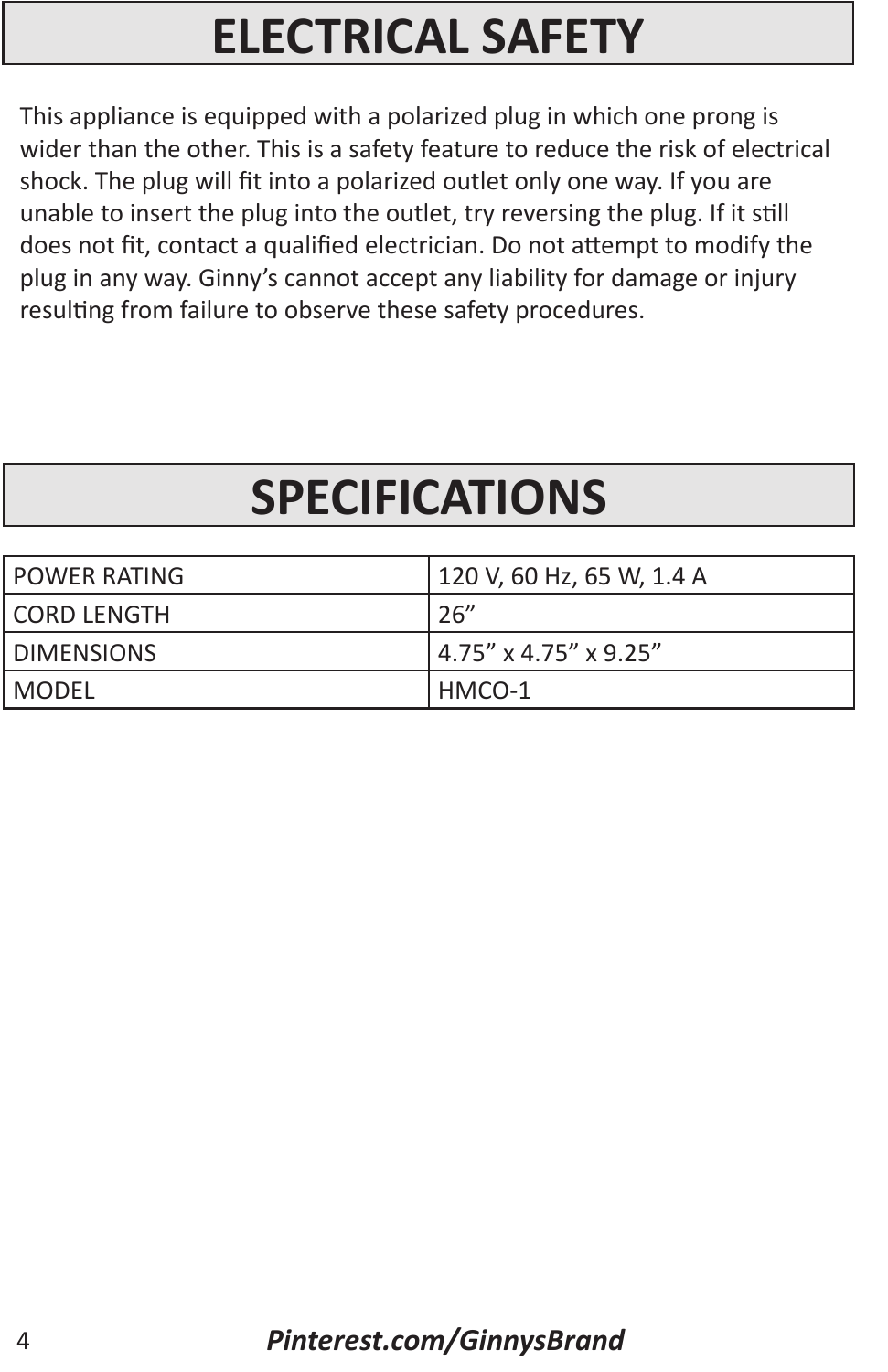### **GET TO KNOW YOUR CAN OPENER**



- A. Can Opener Lever D. Cutting Blade
- 
- 
- 
- B. Lid Magnet **E. Knife Sharpening Slot (not shown)**
- C. Drive Wheel F. Cord Storage (not shown)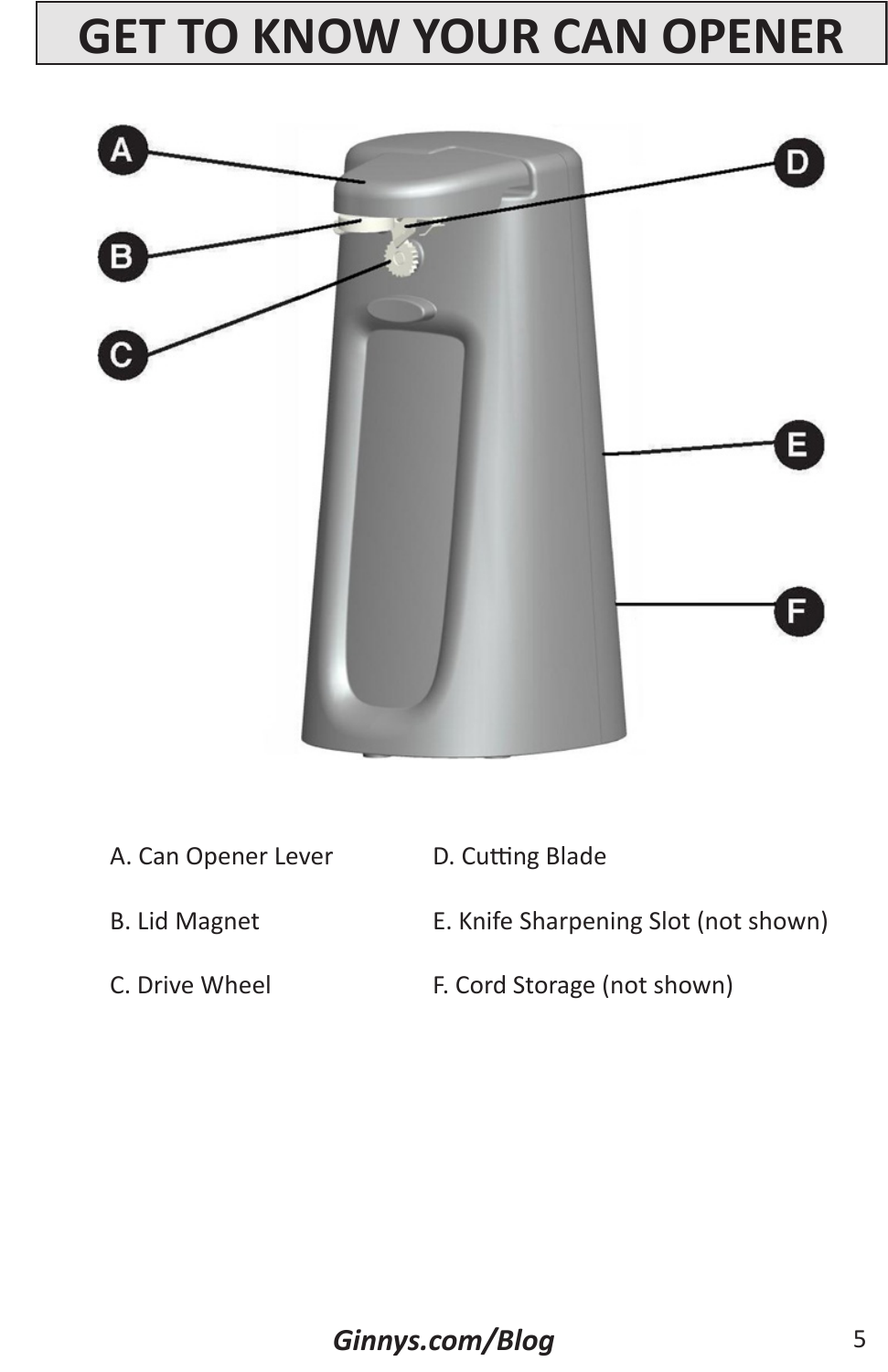### **HOW TO OPERATE**

### *OPEN A CAN*

1. Lift the can opener lever to the upright position.

- 2. Place the can so the lower edge of the can "lip" rests on top of the drive wheel. Lower the lever so the cutting blade is on the inside of the lid.
- 3. Push the lever down firmly and hold until the can lid is pierced and the cutting action begins (the can will turn). It is not necessary to hold the lever down (it will stay down and hold the can).
- 4. When the lid is cut off, the can will stop turning. The can will remain in position. To release, grasp the can firmly in one hand and raise the lever using the other hand. The lid magnet will hold the lid. **LID EDGES WILL BE SHARP!**

### **Tips:**

- Occasionally, dented cans will cause the can opener to stall. If this happens, grasp the can and carefully guide it through the cutting action.
- To open a can that has become jammed, raise the lever and release the can. Begin the cutting action again in a new place on the can lid.







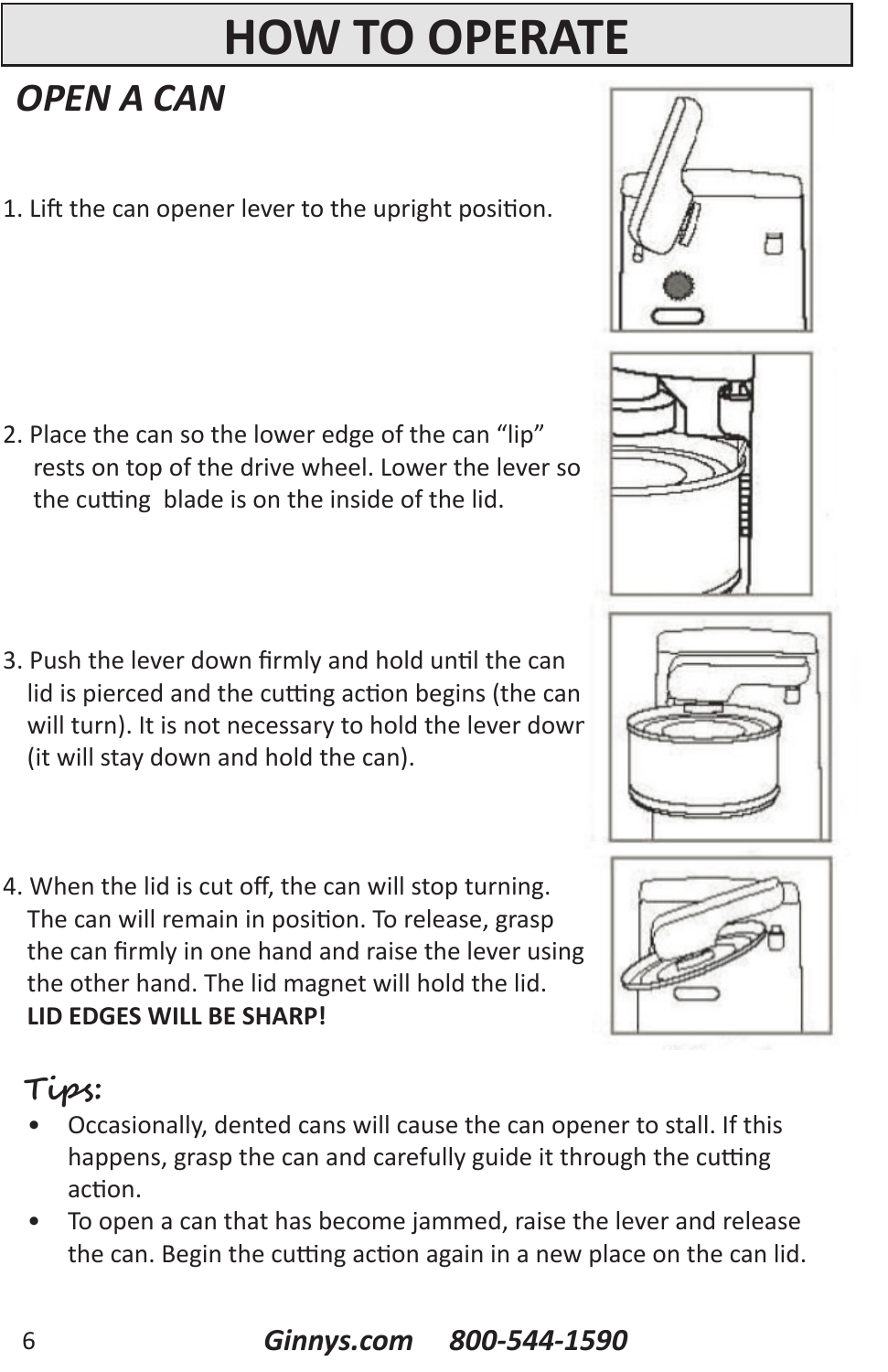# **HOW TO OPERATE**

### *SHARPEN A KNIFE*

- 1. **Always use safe practices when using or sharpening knives.**
- 2. Do not attempt to sharpen hollow ground blades or serrated blades.
- 3. Ensure the knife is clean.
- 4. Place the heel of knife (closest to the handle) into the knife sharpening slot.
- 5. Lightly draw the blade toward you, applying slight downward pressure. Repeat this procedure four to five times, or until the blade is sharp. Wash the knife blade in warm, soapy water before using to cut food.



# **CLEANING & CARE**

- 1. Unplug the can opener when not in use and before any cleaning.
- 2. Never immerse the can opener, cord, or plug, in water.
- 3. Detach the can opener lever (lift the lever to the upright position and pull the lever away from the front of the can opener) and wash in warm, soapy water. Rinse and dry thoroughly before reattaching to the can opener.
- 4. Wipe all other parts with a damp cloth.

### *Facebook.com/GinnysBrand* 7